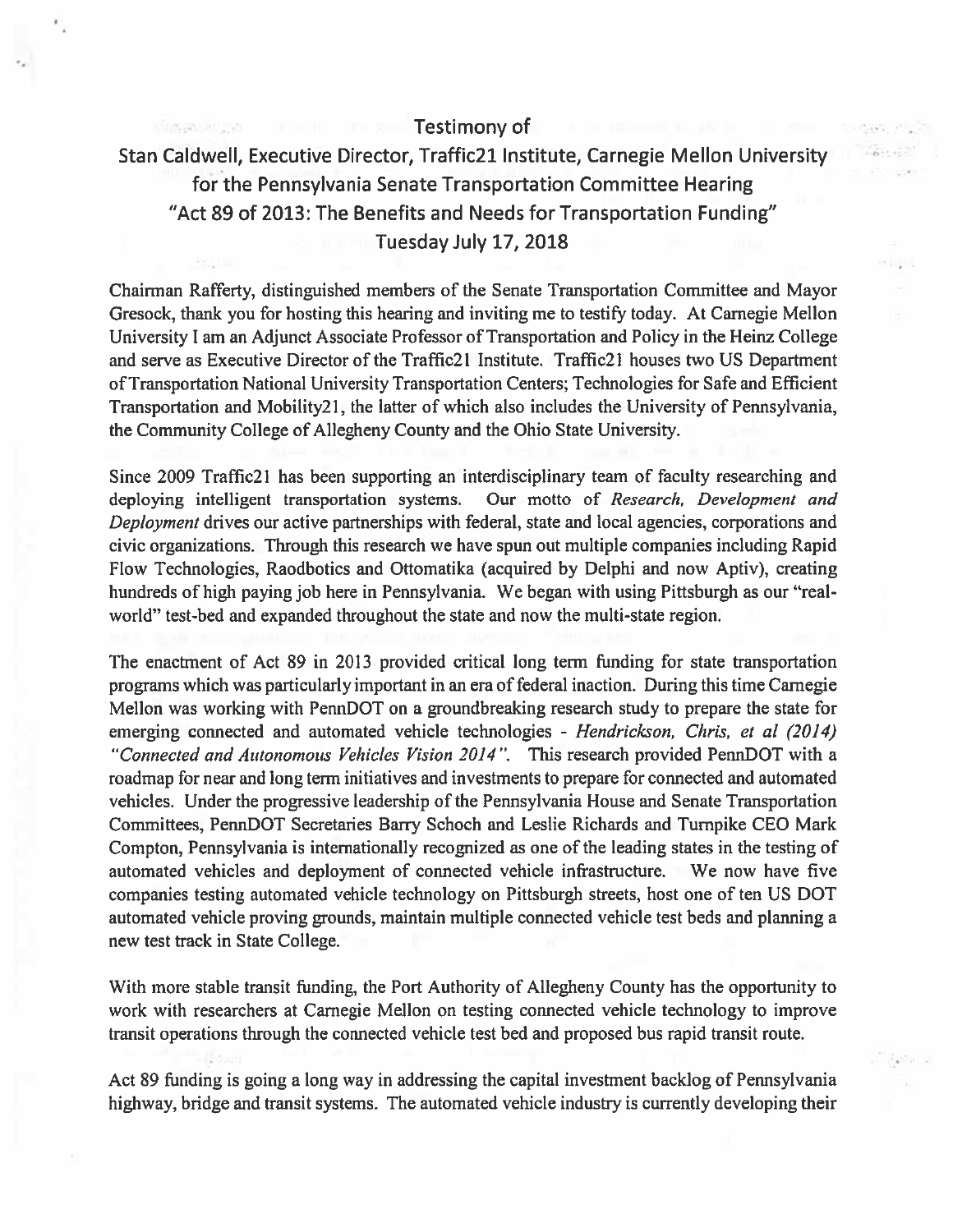systems to operate on existing infrastructure, but that infrastructure needs to be well maintained so that the sensors on these vehicles can detect signs, lane markings and hazards as human drivers do today. Investments in connected vehicle technology greatly enhances safety and mobility of traditional and automated vehicles.

Act 89 funding was an important componen<sup>t</sup> to Pittsburgh's finalist proposal to the 2016 US DOT Smart City Challenge and subsequent \$11 million US DOT Advanced Transportation Congestion Management Technology Deployment grant to develop Pittsburgh's Smart Spines and expand its connected vehicle test bed. Funding infrastructure like adaptive traffic signals and traffic cameras are strategic investments in technology. The US DOT is clearly looking to invest research and technology deployment grants in communities where there is significant state and local support.

These pilot technology deployments have demonstrated safety and mobility benefits but they are also providing insights on future investment needs including sensors in the field such as cameras, radar and Bluetooth, and advanced wireless and broadband communications infrastructure. The predicted 2020 roll out of the 5G cellular network will be <sup>a</sup> significant driver of the internet-of things economy, and transportation applications are at the tip of spear. Pennsylvania has the opportunity and responsibility to consider policies and programs to ensure that these new technologies are equitably distributed. The state already realizes disadvantages of communities without access to broadband communications.

Three of the four most disruptive technologies facing vehicle technology; (1) Automated, (2) Connected and (3) Shared, are enable by communication, sensor and computing technology. This information communication technology (ICT) infrastructure can be supported and enabled by state and local governments. In pas<sup>t</sup> transportation technology revolutions state and local governments have supported innovative infrastructure investments for ports, canals, railroads, highways, airports and now ICT infrastructure. This new ICT infrastructure will provide Pennsylvanian's with transportation safety and mobility benefits along with significant economic and social opportunity as seen with pas<sup>t</sup> transformative transportation investments.

PennDOT and the Turnpike Commission are beginning to make these investment as well as some progressive municipalities such as Pittsburgh and Cranberry Township but programs need to be pu<sup>t</sup> in place to suppor<sup>t</sup> municipal adoption and investment. Recognizing that transportation technologies have the potential to benefit all municipalities in Pennsylvania, Traffic2l launched the Smart Mobility Challenge in 2017 to fund research pilot deployments with six municipalities in four counties. Twenty-four municipalities in eight counties applied for the Challenge demonstrating wide interest and need.

Pennsylvania has <sup>a</sup> competitive advantage to other states in being home to the birthplace of autonomous vehicles from research that began in the 1 980s. This early research investment resulted in CMU winning of the US Department of Defense DARPA Urban Grand Challenge in 2007 which spawned many of the leaders in the autonomous vehicle companies thriving in Pennsylvania and the Silicon Valley today. This activity is <sup>a</sup> leading driver of Pittsburgh's